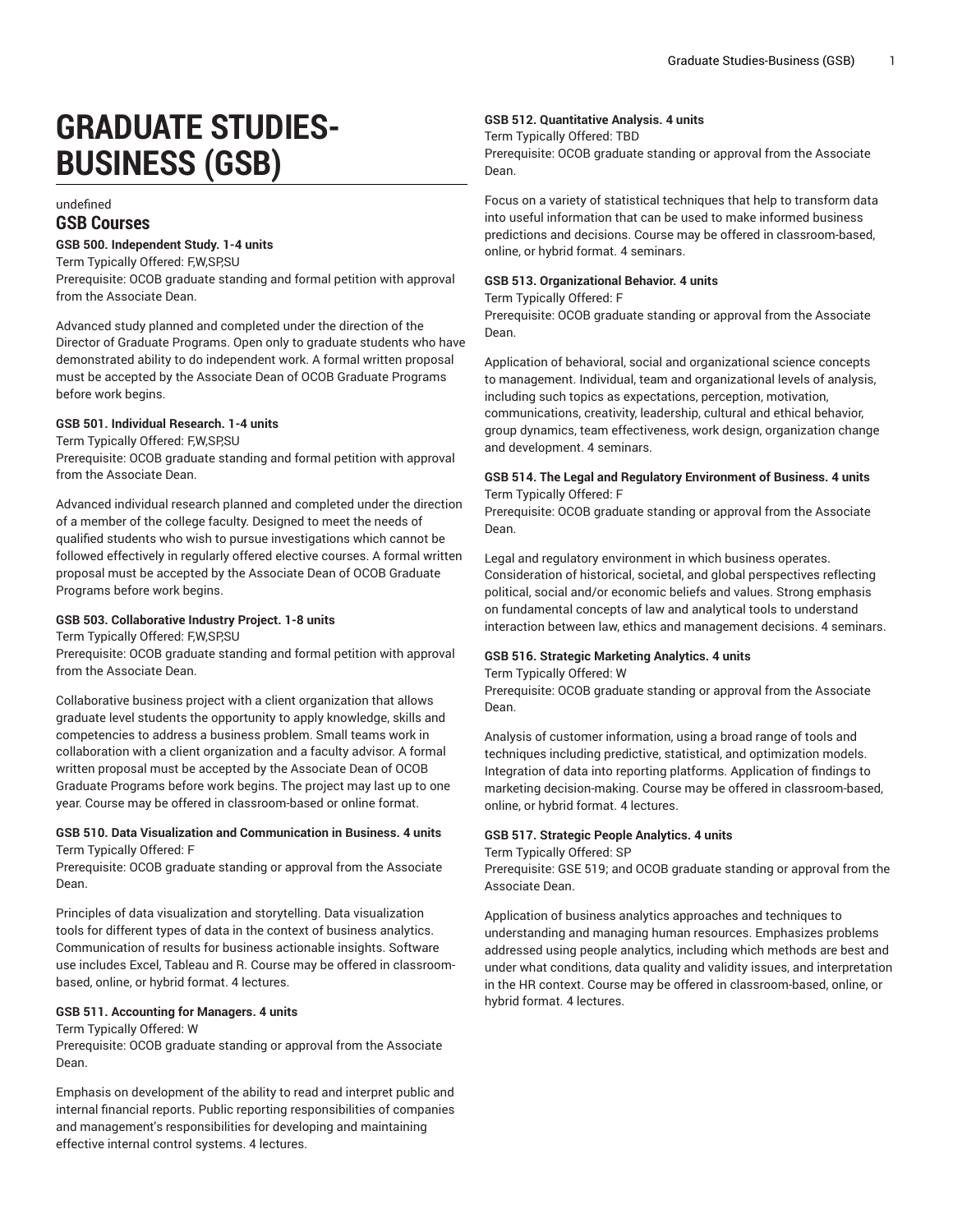## **GSB 518. Essential Statistics for Business Analytics. 4 units**

Term Typically Offered: SU Prerequisite: OCOB graduate standing or approval from the instructor.

Statistics background needed for analysis of business data and econometrics. Topics include basics of probability theory, random variables, distribution functions, conditional distributions, independence, expectations, covariance, correlation, random samples, estimation, asymptotic theory, hypothesis testing, and confidence intervals. Couse may be offered in classroom-based, online, or hybrid format. 4 lectures.

#### **GSB 520. Data Management for Business Analytics. 4 units**

Term Typically Offered: F

Prerequisite: OCOB graduate standing or approval from the Associate Dean.

Exploration of data management including relational databases, data warehouses, and NOSQL databases. Foundation for analyzing, designing, implementing and using information repositories in a business environment. Topics include the database development life cycle, data modeling, SQL programming, data quality and integration. Course may be offered in classroom-based, online, or hybrid format. 4 lectures.

#### **GSB 521. Cloud Services & Applications for Business Analytics. 4 units** Term Typically Offered: W

Prerequisite: OCOB graduate standing or approval from the Associate Dean. Recommended: GSB 520.

Apply cloud resources for business analytics. Identify business benefits of cloud computing, storage, networking, data management and security. Use web services to analyze big data including query, statistical analysis, machine learning and visualization. Course may be offered in classroombased, online, or hybrid format. 4 lectures.

#### **GSB 522. Advanced Management Information Systems. 4 units** Term Typically Offered: TBD

Prerequisite: OCOB graduate standing or approval from the Associate Dean.

Analysis of the challenges, successes, and failures managers face when planning for and implementing information system initiatives, particularly enterprise systems such as supply chain management, customer relationship management and enterprise resource planning systems. Focus on the strategic and operational impact of emerging information technologies in modern day business management. Design and development of knowledge worker applications including database and decision support systems. 4 lectures.

## **GSB 523. Managerial Economics. 4 units**

Term Typically Offered: W

Prerequisite: OCOB graduate standing or approval from the Associate Dean.

Managerial economics, or microeconomics, focuses on private markets. Choices made by firms and consumers within topics that include demand, supply, efficiency, marketing structure, and government intervention. Development of an analytical framework for analyzing how these topics are important for managers. 4 lectures.

## **GSB 524. Marketing Management. 4 units**

Term Typically Offered: F

Prerequisite: OCOB graduate standing or approval from the Associate Dean.

Introduction to marketing management. Concepts and principles necessary to plan, direct and control the product, promotion, distribution and pricing strategies of the firm. 4 lectures.

#### **GSB 525. Project Management. 4 units**

Term Typically Offered: TBD

Prerequisite: OCOB graduate standing or approval from the Associate Dean.

Focus on project management tools and processes required to establish priorities for and management of projects within normal and abnormal scope, money and time constraints. Planning, organizational and resource challenges common to a variety of project types. Product life cycle, normal operational, new product introduction and profit oriented product family projects reviewed in service and production environments. 4 lectures.

## **GSB 529. Effective Communication Skills for Managers. 4 units** Term Typically Offered: TBD

Prerequisite: OCOB graduate standing or approval from the Associate Dean.

Enhancement of business writing and oral presentation skills, organized around two areas: 1) preparing written business documents and reports, and 2) professional oral presentation skills. Preparation of a variety of business reports and documents. Multiple business presentations. 4 lectures.

# **GSB 530. Data Analytics and Mining for Business. 4 units**

Term Typically Offered: W

Prerequisite: OCOB graduate standing or approval from the Associate Dean.

Exploration of the concepts, tools and techniques of data mining in the business context, using case study and problem-solving approaches. Topics include multidimensional data modeling, predictive analytics, pattern discovery, forecasting, text mining, and data visualization. Course may be offered in classroom-based, online, or hybrid format. 4 lectures.

## **GSB 531. Managerial Finance. 4 units**

Term Typically Offered: W

Prerequisite: OCOB graduate standing or approval from the Associate Dean.

Theories, practices and tools of corporate financial decision making. Topics include valuation of fixed income securities and stocks, capital budgeting, capital structure, dividends, and an overview of financial markets and institutions. Introduction to valuation of derivative securities, market efficiency, and agency costs. 4 seminars.

# **GSB 533. Aggregate Economics Analysis and Policy. 4 units**

Term Typically Offered: SP

Prerequisite: OCOB graduate standing or approval from the Associate Dean.

Development of the theoretical and empirical framework of the macroeconomy in which businesses must operate. Topics include GDP, inflation, unemployment, interest rates and monetary and fiscal policies. The dynamics of the macroeconomic environment over time. 4 lectures.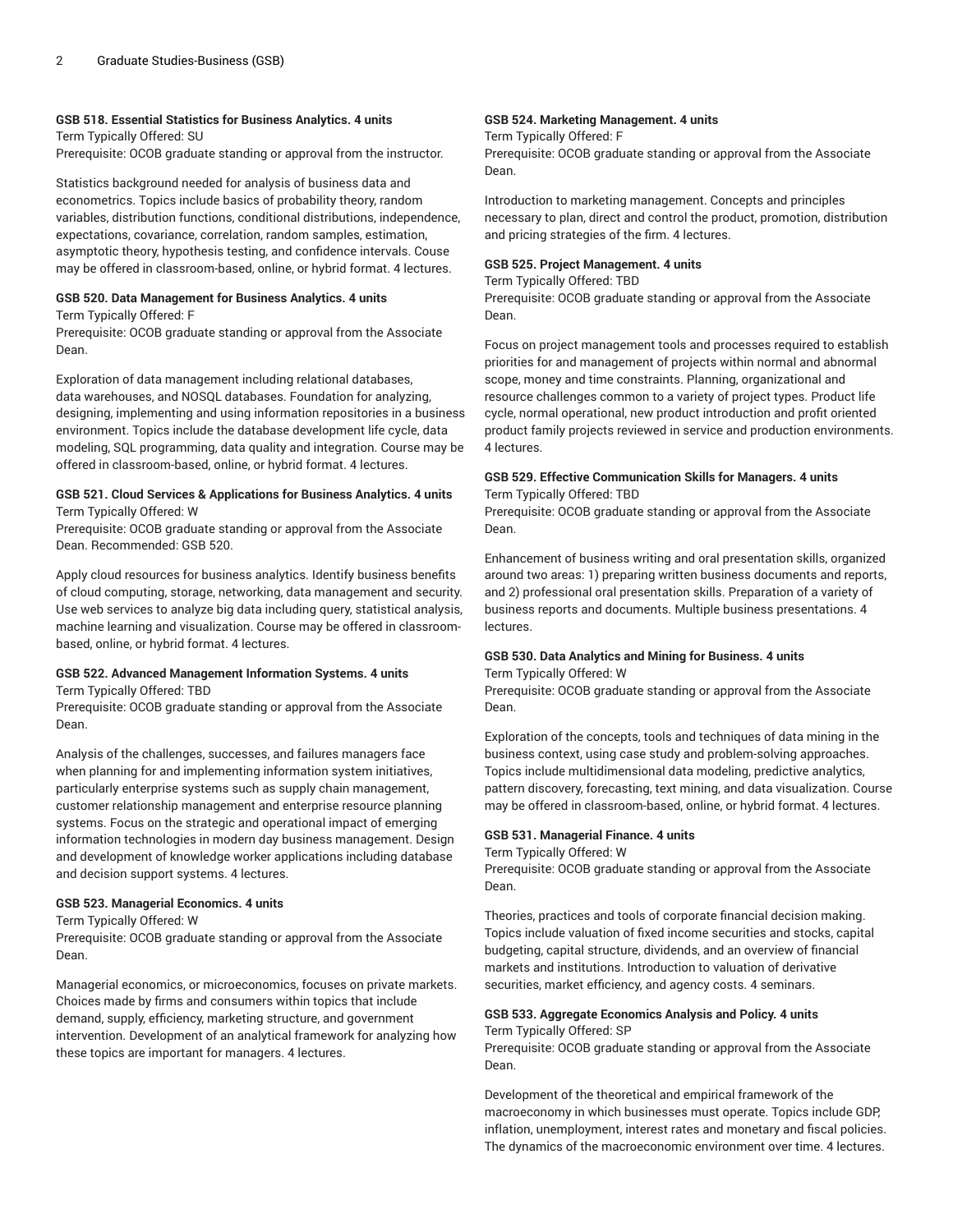# **GSB 534. Lean Operations Management. 4 units**

Term Typically Offered: SP

Prerequisite: OCOB graduate standing or approval from the Associate Dean.

Introduction to the operations function and its interaction with other areas in an organization. Emphasis on applying lean six sigma thinking to achieve competitive advantage in cost, quality, time, and flexibility in manufacturing and service operations. 4 lectures. Course may be offered in classroom-based or online format.

## **GSB 536. Data Ethics for Business Analytics. 2 units**

Term Typically Offered: SP

Prerequisite: GSB 520; and OCOB graduate standing or approval from the Associate Dean.

Examination of ethical risks raised by data analysis, including data collection, ownership and usage. Philosophical examination of topics raised by data analysis, including consent, privacy, transparency, bias and potential harms from data collection and use. Course may be offered in classroom-based, online, or hybrid format. 2 lectures.

# **GSB 539. Graduate Internship in Business. 2-8 units**

Term Typically Offered: W CR/NC

Prerequisite: OCOB graduate standing and formal petition with approval from the Associate Dean.

Correlation of experience and academic knowledge. Placement in a supervised business or public organization. A formal written proposal must be accepted by the Associate Dean of OCOB Graduate Programs before work begins. Credit/No Credit grading only.

# **GSB 544. Computing and Machine Learning for Business Analytics. 4 units**

Term Typically Offered: F

Prerequisite: OCOB graduate standing or approval from the Associate Dean.

Use of computers for advanced data analysis in business analytics. Topics include computer programming using statistical software, data gathering and cleaning, and machine learning. Course may be offered in classroom-based, online, or hybrid format. 4 lectures.

## **GSB 545. Advanced Machine Learning for Business Analytics. 4 units** Term Typically Offered: SP

Prerequisite: GSB 544; and OCOB graduate standing or approval from the Associate Dean.

Use of computers for advanced machine learning in business analytics. Topics include boosting, ensemble learning, Bayesian methods, and various types of neural networks. Course may be offered in classroombased, online, or hybrid format. 4 lectures.

## **GSB 550. Bayesian Econometrics. 4 units**

Term Typically Offered: TBD Prerequisite: GSE 520.

Introduction to Bayesian econometrics with a focus on business decision making. Making appropriate use of prior information; computation of posterior densities; Bayesian forecasting and policy evaluation; model selection and diagnostic tools; alternative loss functions tailored to specific business applications. Course may be offered in classroombased, online, or hybrid format. 4 lectures.

## **GSB 551. Prescriptive Analytics. 4 units**

Term Typically Offered: SP Prerequisite: GSE 519 or GSE 520.

Monte Carlo simulation. Decision making under uncertainty. Linear and non-linear programming. Dynamic models of growth and arrivals. Model risk. Applications to finance, operations, strategic planning, and marketing. Course may be offered in classroom-based, online, or hybrid format. 4 lectures.

# **GSB 555. Negotiation. 4 units**

Term Typically Offered: SP

Prerequisite: OCOB graduate standing or approval from the Associate Dean.

Theory and practice of negotiation in a variety of professional and managerial contexts (e.g., business acquisitions, compensation, business disputes, transfer pricing, inter- and intra-organizational) and in one-onone, group, and team-based arrangements. Includes impact of culture, ethics, dispute resolution, coalitions and use of creativity to develop integrative solutions. 4 seminars.

## **GSB 556. Entrepreneurship and New Venture Management. 4 units** Term Typically Offered: W

Prerequisite: OCOB graduate standing or approval from the Associate Dean.

Exploration of entrepreneurship with emphasis on the formation and management of new business ventures. Analysis of typical operating problems of these firms and application of appropriate techniques for their solution. 4 seminars.

## **GSB 562. Seminar in General Management and Strategy. 4 units** Term Typically Offered: SP

Corequisite: OCOB graduate standing and GSB 511, GSB 513, GSB 523, GSB 531, GSB 533 and either GSB 512 or IME 503; and either GSB 524 or GSB 573; and either GSB 534 or IME 580, or approval from the Associate Dean.

Application of interdisciplinary skills to business and corporate strategy formulation and implementation. Analysis of interdependence between external environments and internal systems. Focus on responsibilities, tasks, and skills of general managers. Case studies, group problem solving. Integrating course of MBA core curriculum. Course satisfies comprehensive examination requirement. 4 seminars.

# **GSB 563. International Business Tour. 4 units**

Term Typically Offered: TBD

Prerequisite: OCOB graduate standing or approval from the Associate Dean.

Business tour exposure to different management systems and their operating environments. Pre-trip and on-the-road meetings, readings, case studies and discussions. Tours of firms, government offices, ministries, etc; interviews of managers and government officials. Conducted in English. Passport required. The Class Schedule will list topic selected. Total credit limited to 8 units. 2 seminars, 2 activities.